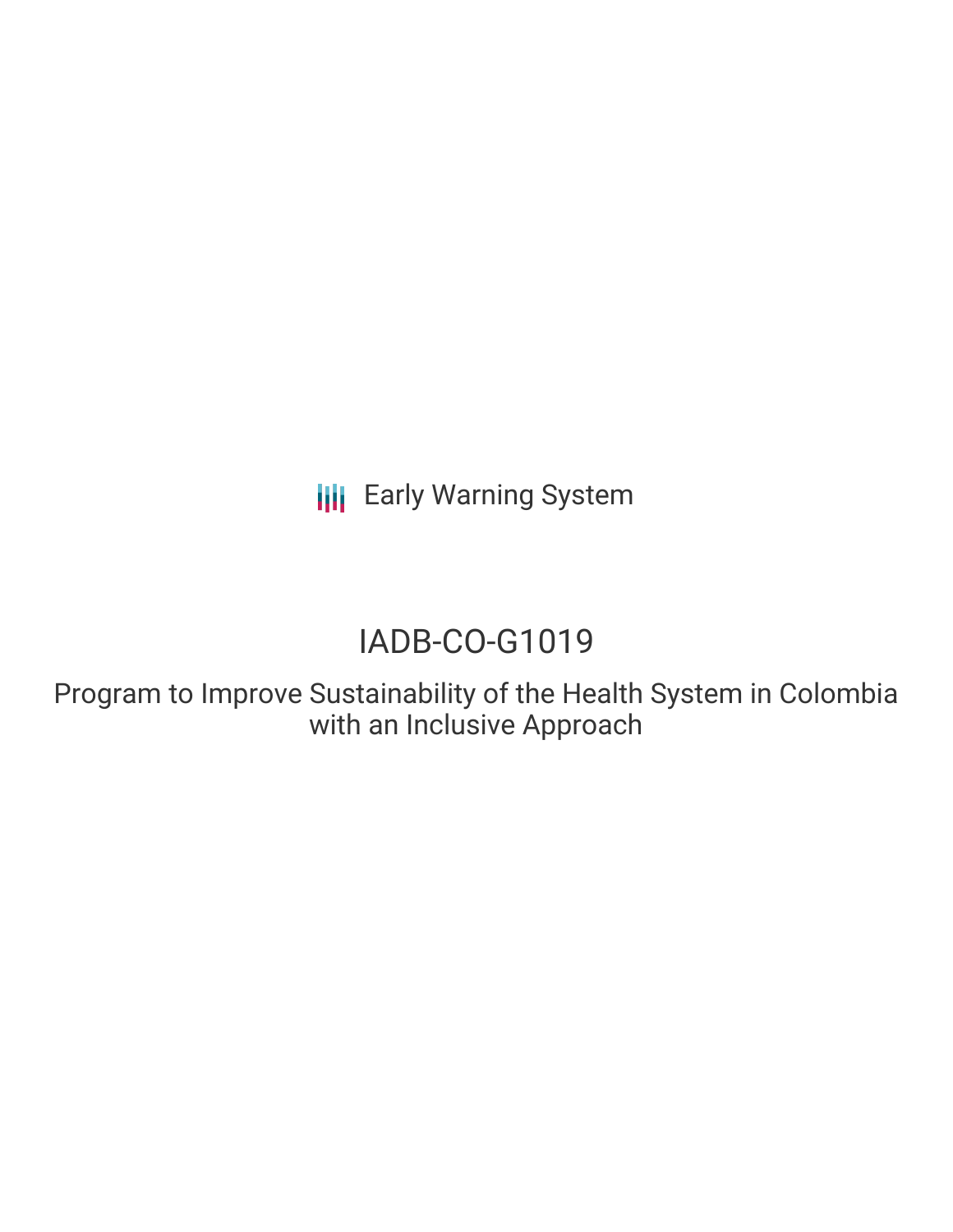

### **Quick Facts**

| <b>Countries</b>               | Colombia                               |
|--------------------------------|----------------------------------------|
| <b>Financial Institutions</b>  | Inter-American Development Bank (IADB) |
| <b>Status</b>                  | Active                                 |
| <b>Bank Risk Rating</b>        | U                                      |
| <b>Borrower</b>                | Government of Colombia                 |
| <b>Sectors</b>                 | <b>Education and Health</b>            |
| <b>Investment Type(s)</b>      | Grant                                  |
| <b>Investment Amount (USD)</b> | $$2.21$ million                        |
| <b>Project Cost (USD)</b>      | $$2.21$ million                        |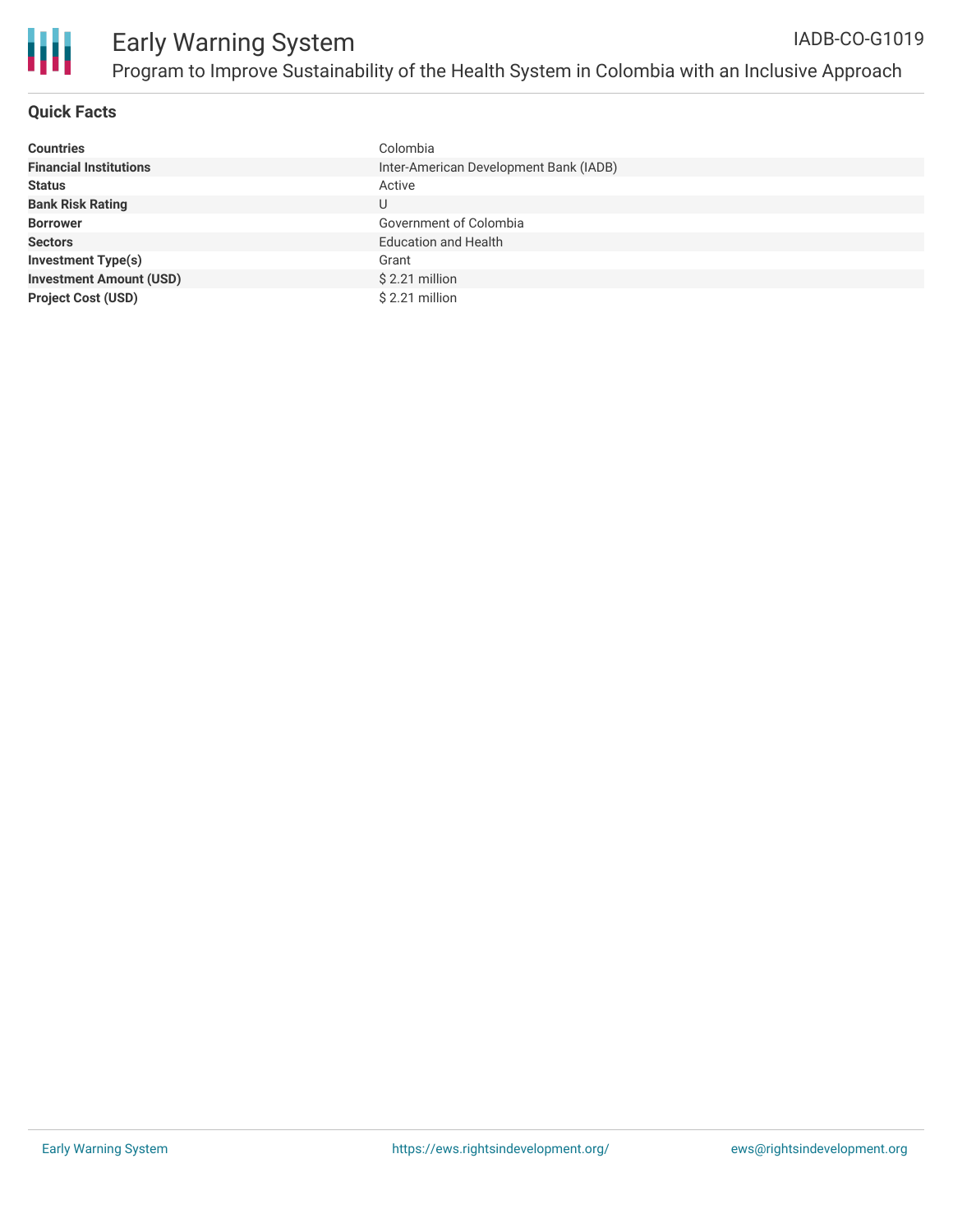

# **Project Description**

Improve sustainability of the SGSSS to preserve coverage, equity, and financial protection, as well as improve the population's health. Specific objectives: (i) controlling the spending on health services and technologies not financed by the UPC; (ii) improving the system efficiency and (iii) increasing migrant population and its receiving communities effective health coverage.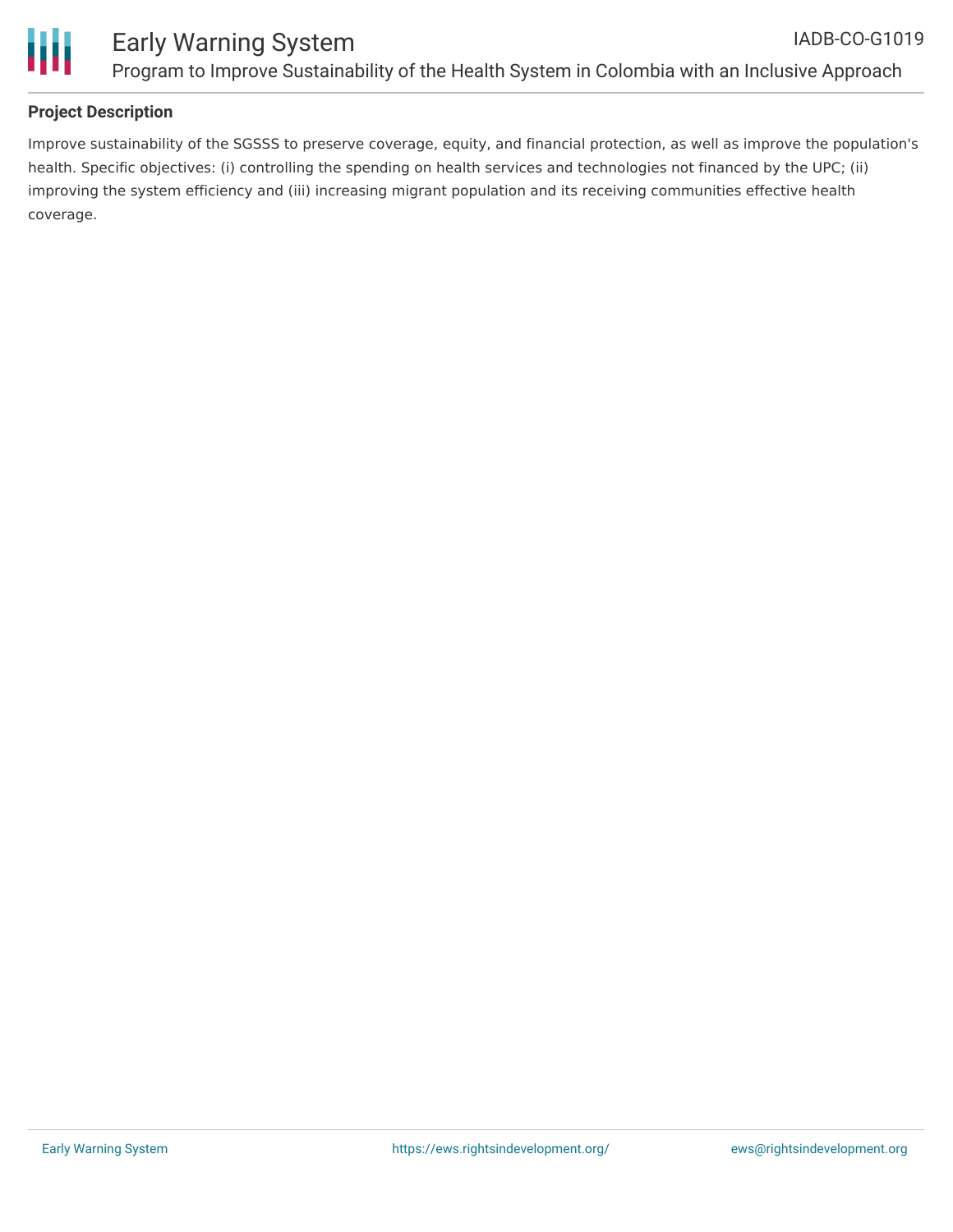

# Early Warning System Program to Improve Sustainability of the Health System in Colombia with an Inclusive Approach

#### **Investment Description**

• Inter-American Development Bank (IADB)

IADB-CO-G1019